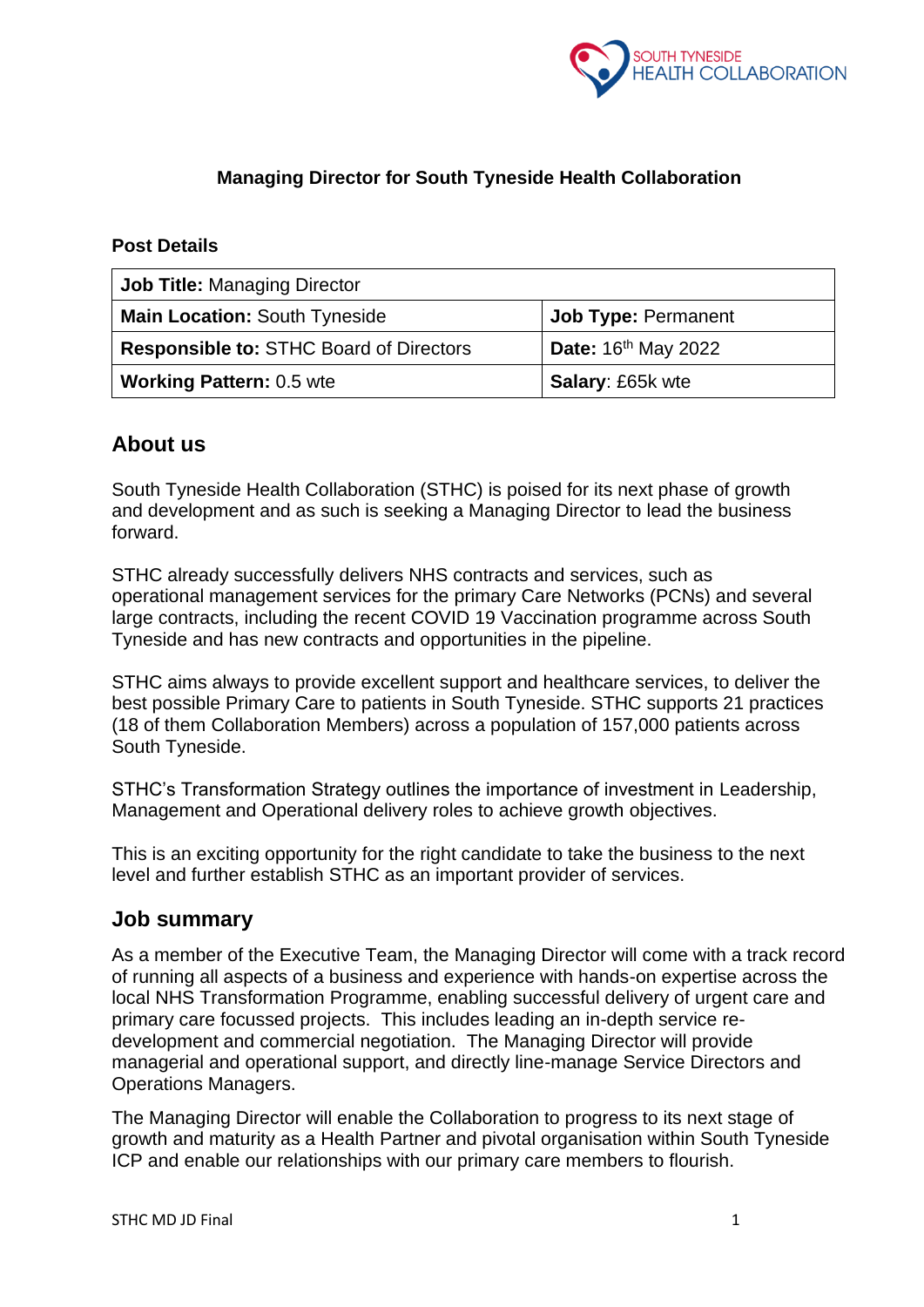

The Managing Director is the Accountable Officer, responsible for all aspects of the performance of the company, providing vision, leadership together with strategic and operational management. As well as strong leadership skills, the Managing Director will be expected to be hands on to meet the requirement of the growing business.

# **Responsibilities and key result areas to include:**

#### **1. Vision, Strategy and Business development**

Work with Board members to develop and promote and implement the Company's vision, values, aims, and strategic objectives.

Manage the Company in accordance with its strategic direction, values, objectives and general policies.

Evaluate and manage opportunities threats and risks (strategic, operational and reputational) in the external environment and assess current and future strengths and weaknesses of the Company.

In conjunction with the Board, develop and regularly review the Company's business plan to ensure it is relevant to the Company's vision and the development of a successful organisation.

Apply best practice to the operation of STHC and its services.

Ensure retention of existing contracts through effective leadership management, innovating for improvements and cost-effective service delivery.

Develop and grow the business via acquisition of new contracts including developing board capacity and director portfolios to meet this aim.

Ensure a sustainable organisation, with a balance of contracts and services to support the viability of the business longer term.

## **2. Leadership, Culture and Values and People**

Demonstrate integrity, vision, and courage and provide inspirational leadership for the STHC in a style that creates an open and participative culture.

Act as a role model for the culture and values of the Company.

Manage relationships within the Board effectively and collaboratively.

Develop effective and productive working relationships and communication with the management/administrative team to ensure staff are motivated, developed, supported, respected and involved.

Foster a culture which values continuing professional development.

Oversee the Line management of identified STHC staff. Ensure correct procedures are followed for recruitment and selection, performance management, and identification of training and development needs, in accordance with the employment policies and practices of the Company.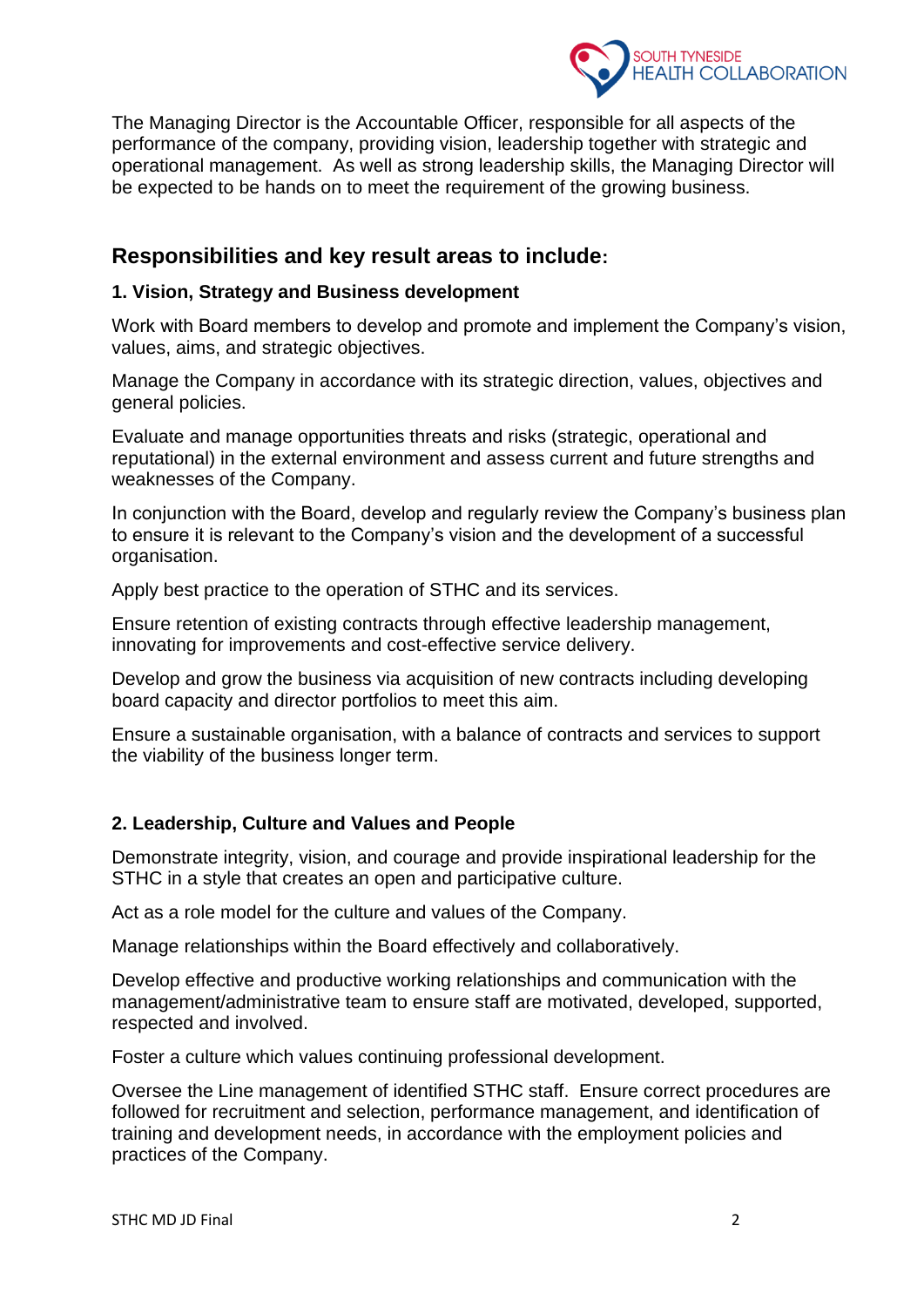

Promote equal opportunities both as an employer and a provider of services and lead on the development and recognition of the importance of the Equality and Diversity throughout the Company.

Manage any personal or organisational conflicts with integrity and transparency.

Identify, allocate and oversee programmes of work for Directors and board members as appropriate.

### **3. Governance, Quality and Performance**

Establish strong governance arrangements that ensure that the Company's services have excellent outcomes for patients and that the organisation remains financially health and operates ethically and in line with public expectations.

Ensure that the Company has robust arrangements in place to monitor, maintain, and where possible improve clinical quality.

Maintain the highest standards of conduct and integrity within the Company and ensure compliance with best practice, statute and regulatory requirements in all matters including financial, governance, legal and clinical related issues.

Understand the legal position in relation to all key aspects of the business, financial assets, people, IT and intellectual property

Provide the Board with high quality advice and information and ensure its attention is drawn to matters it should consider and decide upon.

Establish systems of control and limits of delegation and provide the Board with regular assurance on their effectiveness

Authorise investigation of incidents and complaints to ensure that remedial actions are undertaken, that staff are supported and lessons are learned.

Ensure the Company meets all legislative requirements for health & safety and fire to ensure the protection of staff and patients.

#### **4. Communication and Partnership Working**

Develop effective relationships with a true spirit of openness and accountability with STHC members and Primary Care Network Clinical Directors and core and associate members.

Develop and maintain effective working relationships with all key stakeholders, regulators and external agencies to promote the work of the Company and influence decisions for the benefit of the Company.

Ensure effective two-way communication with all member practices.

Ensure STHC's strategy which sets out the Board's vision, aims and services is freely accessible to service users and the general public.

Ensure that patients' views are sought and influence STHC CIC strategy, policies and service delivery.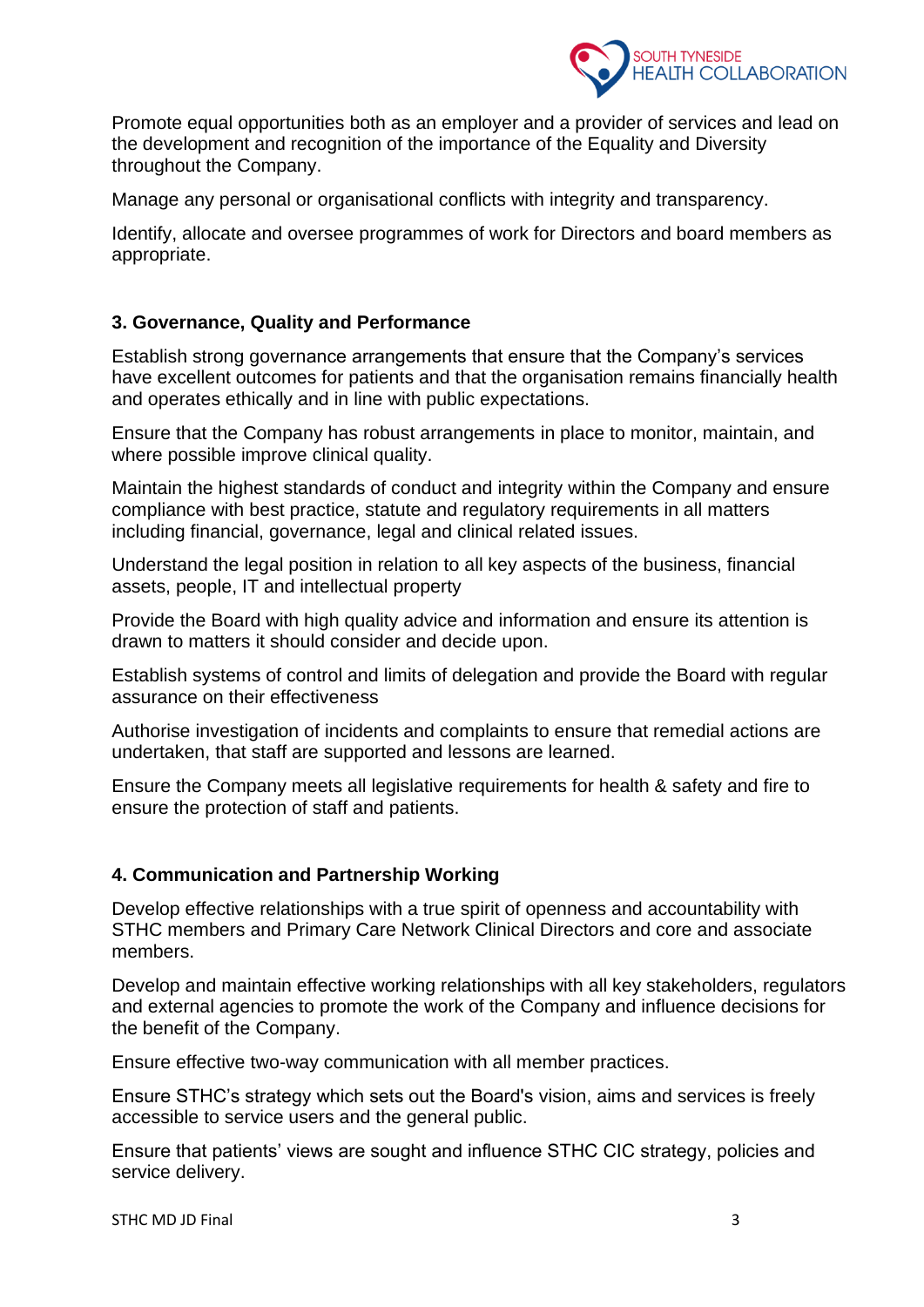

Work jointly with Clinical Commissioning Groups, ICP/ICS, the local authorities, voluntary services and other agencies to improve healthcare in the local area.

#### **5. Financial health**

Ensure that there are robust arrangements in place for the effective management of resources throughout the organisation and that the Board is kept informed of issues relating to the finances of the Company

Oversee the overall budget for STHC operations and ensure that timely management information is shared with the board regarding the status of the company's financial status e.g., monthly/quarterly MI reports.

Ensure STHC conducts all its financial affairs legally and appropriate risk management processes are in place

Ensure that the requirement to publish annual accounts is met and that an Annual Report including accounts is produced and shared with members.

#### **How to apply:**

Interested candidates are welcome to request an informal discussion ahead of a formal application being made. If you would like to arrange this, in the first instance please email [recruit@healthcollaboration.co.uk](mailto:recruit@healthcollaboration.co.uk) with your contact details and brief info about your background.

#### **Closing date: 6 th June 2022**

All applicants will be contacted to advise the outcome of their application.

#### **Further information:**

Please visit our website to find out more and see our latest infographic from our AGM January 2022 which can be found in the vacancies section – this illustrates some of our work and achievements over recent months. Home - [South Tyneside Health Collaboration](https://healthcollaboration.co.uk/)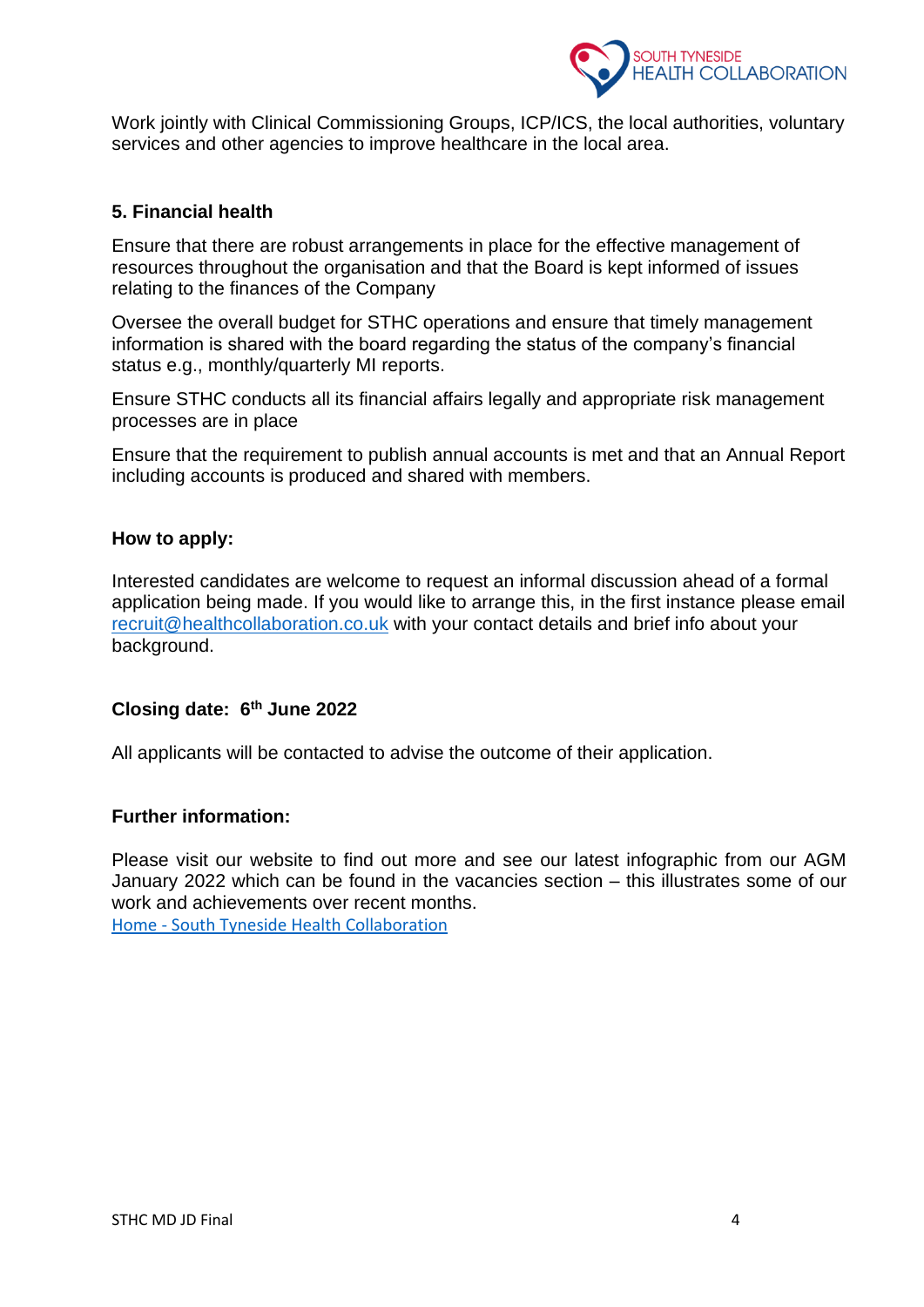

# **Person specification**

# **Job title Managing Director**

Evidence for suitability in the role will be measured via a mixture of application form, group discussion and interview.

Essential: E Desirable: D

| Qualifications                                                                                                                         | <b>Criteria</b> |
|----------------------------------------------------------------------------------------------------------------------------------------|-----------------|
| Degree or equivalent qualification                                                                                                     | D               |
| Masters in leadership or management                                                                                                    | D               |
| Evidence of continuous professional development.                                                                                       | D               |
|                                                                                                                                        |                 |
| <b>Experience</b>                                                                                                                      |                 |
| A track record of success within a complex healthcare context.                                                                         | Е               |
| Proven experience of working effectively with colleagues, both                                                                         | E               |
| clinical and non-clinical.                                                                                                             |                 |
| Experience of formulating and delivering strategies and                                                                                | E               |
| business plans.                                                                                                                        |                 |
| A track record of developing and delivering effective change                                                                           | D               |
| management plans at senior level.                                                                                                      |                 |
| Experience of achievement with regards to delivering clinical                                                                          | E               |
| and non-clinical performance targets and holding to account.                                                                           |                 |
| Demonstrable experience of delivering compliance with best                                                                             | E               |
| practice, statute and regulatory requirements with regard to                                                                           |                 |
| financial, governance, legal and clinical matters.                                                                                     |                 |
| A track record of establishing strong governance frameworks                                                                            | D               |
| which deliver excellent outcomes for patients                                                                                          |                 |
|                                                                                                                                        |                 |
| Skills, knowledge and abilities                                                                                                        |                 |
| Strong influencing and political skills.                                                                                               | Е               |
| Strong strategic skills with an ability to consider a number of                                                                        | E               |
| competing pressures and develop a clear sense of prioritisation                                                                        |                 |
| to create the most effective strategic direction.                                                                                      |                 |
| Considerable financial acumen with strong business                                                                                     | E               |
| management skills.                                                                                                                     | E               |
| Excellent communication skills, both verbally and written, able to<br>convince a range of stakeholders and build a positive reputation |                 |
| for an organisation.                                                                                                                   |                 |
| Able to listen and take account of the views of others                                                                                 | E               |
| Collaborative leader with the skill to take on board the views of                                                                      | Е               |
| others and then take effective decisions.                                                                                              |                 |
| Appropriate transport arrangements, as you may be required to                                                                          | E               |
| travel outside of your normal workplace from time to time.                                                                             |                 |
|                                                                                                                                        |                 |
| <b>Personal qualities</b>                                                                                                              |                 |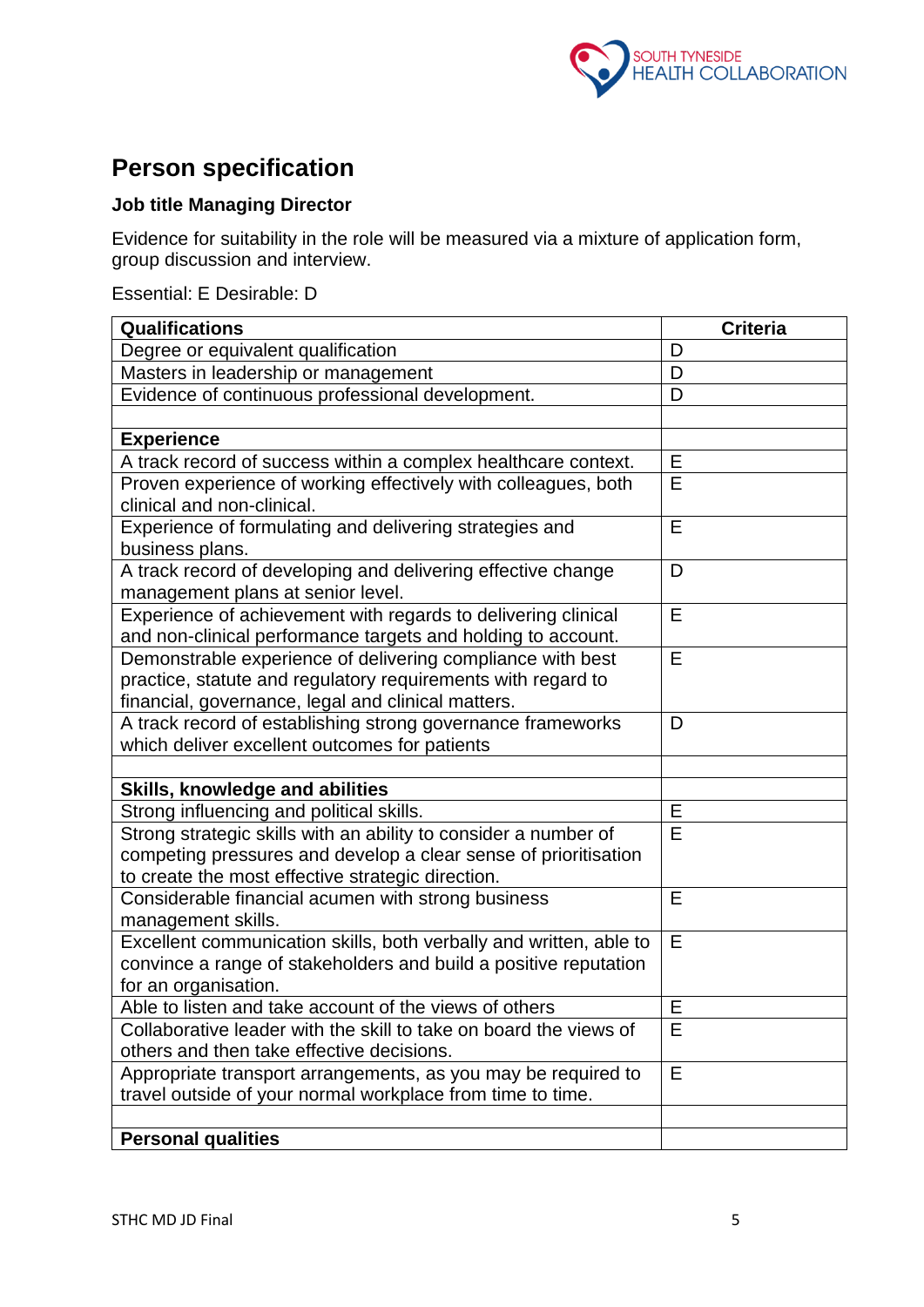

| Effective leader and role model, able to inspire and motivate at<br>all levels and develop strong working relationships with a range<br>of stakeholders                                                         | E |
|-----------------------------------------------------------------------------------------------------------------------------------------------------------------------------------------------------------------|---|
| Clear understanding of the national and regional strategic and<br>policy landscape, able to appreciate the implications at an<br>organisational and local level, adjusting organisational plans<br>accordingly. | Е |
| Creative, lateral thinker with the capacity to challenge the status<br>quo in a constructive and developmental manner.                                                                                          | Е |
| Open individual, able to encourage the creation of a culture<br>where innovation can flourish.                                                                                                                  | E |
| An inspirational leader of integrity, who demonstrably adopts the<br>values of STHC.                                                                                                                            | Е |
|                                                                                                                                                                                                                 |   |

#### **Health and Safety/Risk Management**

The post-holder will assist in promoting and maintaining their own and others' health, safety and security as defined in the practice Health & Safety Policy, to include:

- The post-holder must comply at all times with Health and Safety policies, in particular by following agreed safe working procedures and reporting incidents.
- The post-holder will comply with the Data Protection Act (1984) and the Access to Health Records Act (1990).
- Using personal security systems within the workplace according to practice guidelines;
- Identifying the risks involved in work activities and undertaking such activities in a way that manages those risks;
- Making effective use of training to update knowledge and skills:
- Using appropriate infection control procedures, maintaining work areas in a tidy and safe way and free from hazards;
- Reporting potential risks identified.

#### **Equality and Diversity**

.

The post-holder will support the equality, diversity and rights of patients, carers and colleagues, to include:

- Acting in a way that recognises the importance of people's rights, interpreting them in a way that is consistent with practice procedures and policies, and current legislation;
- Respecting the privacy, dignity, needs and beliefs of patients, carers and colleagues.